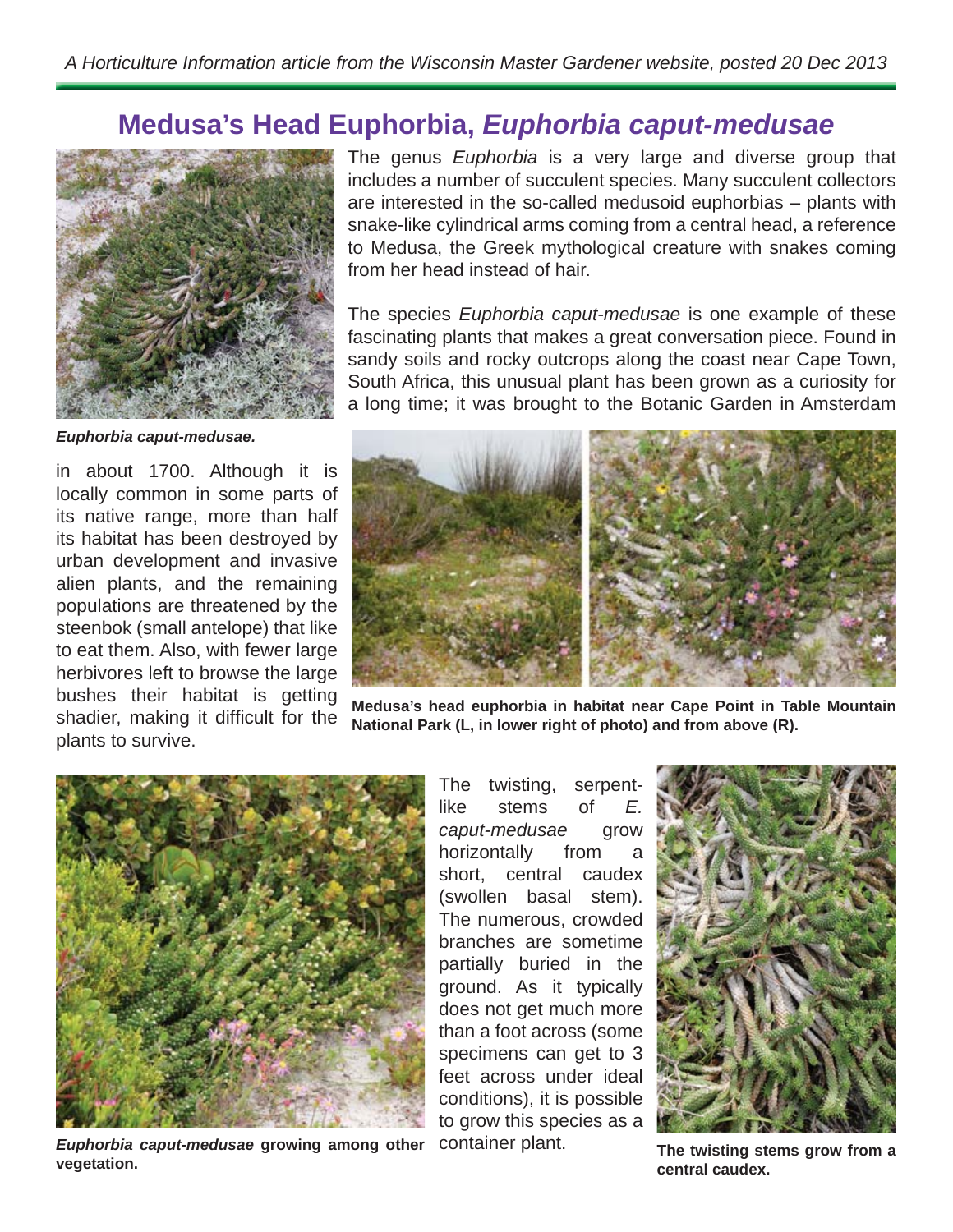The plant's stems do not have true spines, but the sharp, persistent remains of the peduncles (inflorescence stalks) make the plants rather prickly. The grey-green stems are covered with layered tubercles that resemble snake scales and are leafless except for a tiny ring of true leaves at the knobbed tips. Like all euphorbias, the sap in the stems is irritating to skin and eyes, so plants should be handled with care.



The flowers on the Medusa's head the small leaves only at the ends of the stems (R). **The succulent stems are covered with protruberances (L), with** 

euphorbia are typical of all euphorbias. All of these plants produce an unusual flower structure called a cyathium. This cup-like structure, surrounded by a ring of five showy glands, houses the actual reproductive parts (a single pistillate flower and numerous staminate flowers each with a single stamen, all on their own pedicels). The glands of *E. caput-medusae* have distinctive white, fringe-like appendages. The solitary cyathia are produced in terminal clusters at the ends of branches. The flowers that bloom in early spring are also lightly fragrant. The intricate inflorescences are not particularly spectacular from a distance, but are quite interesting and beautiful up close.



**A plant in full fl ower (L), a closeup of the infl orescences at the end of one stem (C), and a single cyathium (R).**



**The glands of the cyathia change color as the seed capsules start to mature (L), drying up eventually leaving the green capsules at the ends of the stems (C) and (R).**

from white to pink or red as the seeds develop, eventually shrivelling to nothing.

And like o t h e r euphorbias, this species p r o d u c e s rounded. threechambered s e e d capsules. The showy g l a n d s around the c y a t h i a c h a n g e